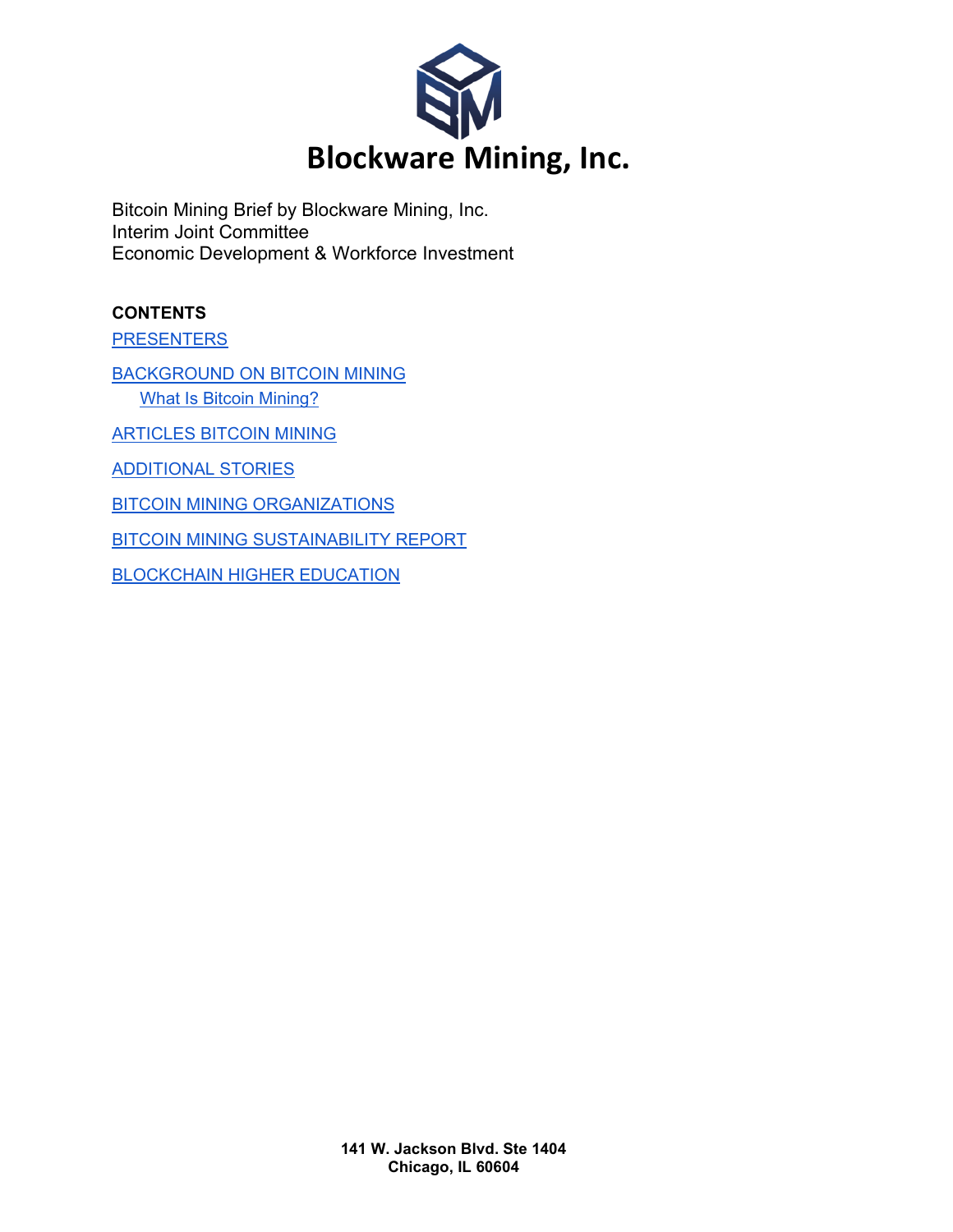

### **PRESENTERS**

**Michael Stoltzner President and CEO Executive Chairman Co-Founder of Blockware Mining** 

Co-Founded and Senior Managing Director Futrex Trading, LLC., A proprietary trading firm founded in 1985 that has traded on the Chicago Mercantile Exchange, the LIFFE Exchange, the Chicago Board of Trade, the Chicago Board Options Exchange and the New York Mercantile Exchange. The firm has employed over 150 employees and has traded billions of dollars in futures and options contracts. 30+ years of experience in managing proprietary trading on worldwide exchanges

Positions held at CME: Member of The Chicago Mercantile Exchange (CME) since 1987, Pit Vice Chairman in Eurodollar Options - five consecutive years, Pit committee member - twelve consecutive years, Pit Supervision committee member - eight consecutive years.

#### **Jeremy Witten Executive VP of Engineering**

Witten oversees the development and rollout of Blockware Mining's new mining facilities, focusing on energy efficiency, utility rate negotiation, system process evaluation, cryptocurrency data center design, and lean manufacturing.

Witten has 15 years of experience building and managing industrial operations, including maintenance, electrical, engineering, environmental compliance, and construction as well as experience conceptualizing and building cryptocurrency data centers. Witten holds a Masters of Mechanical Engineering from the University of Louisville, Kentucky.

Witten said: "Not all mining companies have a commitment to building the best possible operating environment at their facilities. Blockware Mining has taken a serious, engineeringbased approach to facility development and are ensuring that facility architecture and design decisions are driven by the goal of ensuring the best return on investment. Building top-flight mining facilities requires an understanding of the key factors including energy efficiency, correct exhaust features, and properly installing mining equipment and Blockware Mining is focused on quality in every aspect of the build."

### **About Blockware Mining, Inc.**

Blockware Mining is a diversified Bitcoin mining infrastructure and colocation service provider headquartered in Chicago, IL. Blockware Mining offers clients one of the most competitive hardware and hosting packages to get miners up and hashing using the latest generation mining equipment. For more information, visit www.blockwaremining.io.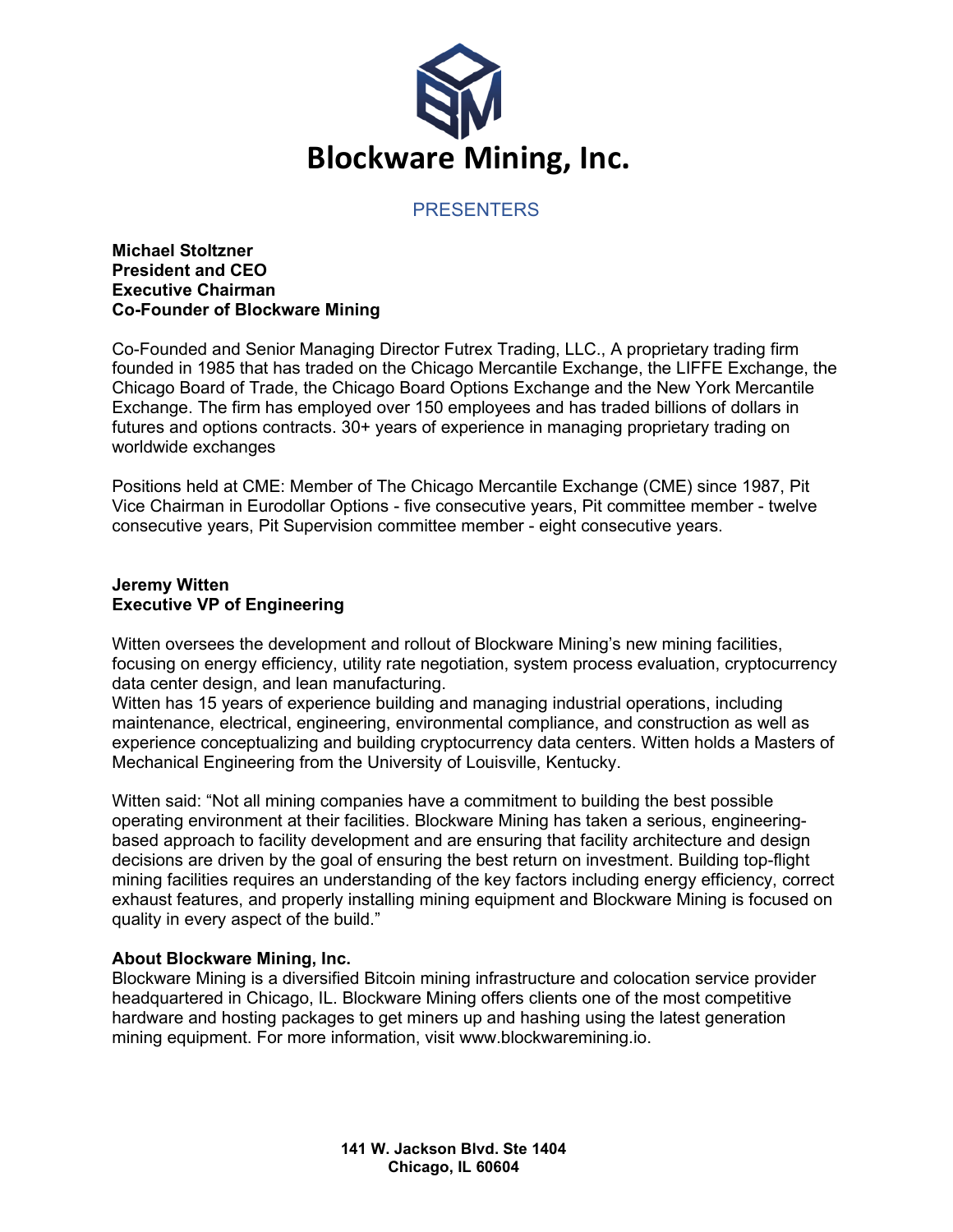

# BACKGROUND ON BITCOIN MINING

# **What is Bitcoin Mining and How Does Bitcoin Mining Work?**

### **What Is Bitcoin Mining?**

Bitcoin mining is the process by which blocks of transactions are added to the public blockchain and verified. It's also the process by which new Bitcoin is created—a mechanism that both secures the integrity of the blockchain and incentivizes participation in the network.

Miners compete to add new blocks to the blockchain. Mining Bitcoin demands a substantial commitment on the part of miners; it's a costly, time-consuming task, and one that's necessary for the cryptocurrency to work and for people to have faith in its legitimacy.

Over a decade since Bitcoin was created by Satoshi Nakamoto, most people have heard of mining. But what does it really mean—and how do you go about mining Bitcoin?

Mining Bitcoin isn't like digging for gold or coal deep underground. It refers to verifying the transactions made using Bitcoin. Miners are those individuals or companies that sustain and audit the blockchain network that supports the cryptocurrency.

They do so by completing "blocks" of verified transactions, which are added to the blockchain; when a miner completes a block, they are rewarded with Bitcoin.

Mining for Bitcoin isn't as cheap as it once was, but this still doesn't prevent investors from carrying out this activity. The block reward of Bitcoin is the incentive that powers cryptocurrency transactions through legitimizing and monitoring the network. Because this responsibility is carried out by many users throughout the world, Bitcoin is a decentralized cryptocurrency, meaning that it relies on no central authority such as a government or bank for its trustworthiness.

### **Did you know?**

Approximately every four years, the reward for mining Bitcoin is halved, an event known (unsurprisingly) as the "halving". In May 2020, the block reward dropped from 12.5 BTC per block to 6.25 BTC.

### **Why does Bitcoin need miners?**

Mining is, in effect, a process of auditing and verifying Bitcoin transactions to prevent the problem of "double spending". Double spending is where someone with cryptocurrency tries to spend the same coin twice. With physical currency, you can't buy a drink in a bar with a \$20 bill and then pop to the shops to buy some groceries with the same \$20 bill.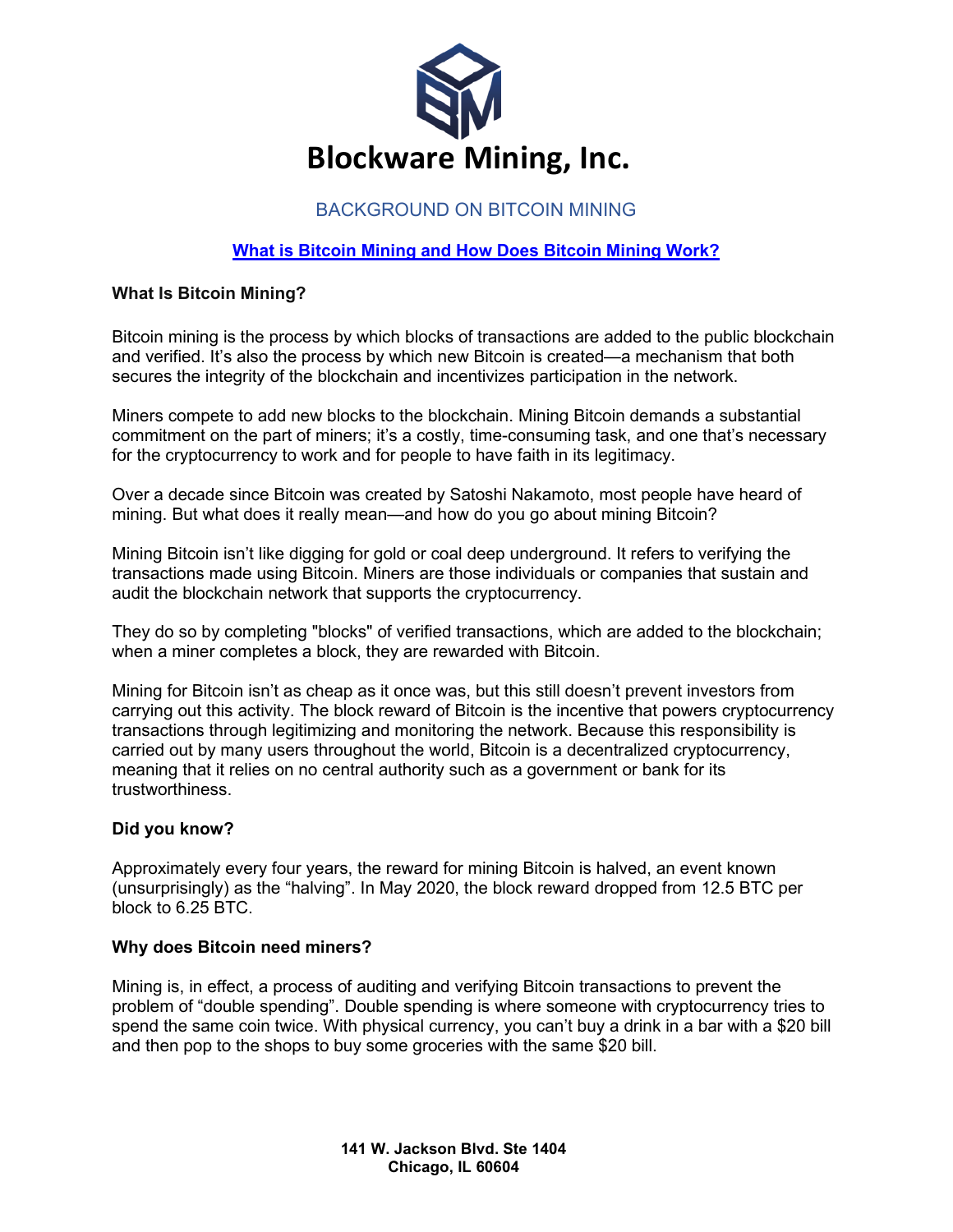

### **What is Bitcoin (BTC)?**

Bitcoin started it all. It was the first cryptocurrency, and launched an industry that now includes thousands of them. But who invented it, how does it work, and why is it so important? We exp...

With cryptocurrency, there is a risk that someone with Bitcoin could make a copy of that Bitcoin and send that to a merchant instead of the real thing. In the real world, the cashier looks at a \$20 bill to ensure it is not fake—and this is what Bitcoin miners are trying to do with cryptocurrency; they are checking to ensure that a transaction has not been made twice.

### **What is the process of Bitcoin mining and what can you do with it?**

Bitcoin uses a consensus mechanism called proof of work.

The process of mining Bitcoin works as follows:

- 1) A miner's computer, called a node, collects and packages individual Bitcoin transactions from the last ten minutes into a block.
- 2) This node competes with other nodes in the network to solve a complicated cryptographic problem to be the first to validate the new block for the blockchain.
- 3) The first miner to solve the problem broadcasts their success to the entire network.
- 4) Other nodes then check if their solution is correct. If correct, the new block is added to the blockchain and the whole process starts again.
- 5) As the miner was first to solve the problem, it gets rewarded with Bitcoin.

Bitcoin mining hardware runs a cryptographic hashing function on a block header.

What that means is that each miner creates a "candidate block" with unconfirmed transactions from the node's memory pool, or mempool. This block includes a block header that summarizes the data inside the block, along with a reference to an existing block in the blockchain and a nonce ("number only used once"). In Bitcoin, the nonce is a whole number somewhere between 0 and 4,294,967,296.

This block header is then put through the SHA256 hash function; if the resulting number is higher than the current target hash, the miner adjusts the nonce and tries again. Miners do this many thousands of times per second. The difficulty target is a 256-bit number; it is adjusted every 2016 blocks (roughly every two weeks), to ensure that a block is mined on average once every 10 minutes.

When a lucky miner's hash function spits out a result that's lower than the current target hash, the block is broadcast to the network. Each node checks that the block header hashes to meet the target, and if confirmed the newly mined block is added to the blockchain. The miner receives a reward of Bitcoin; this transaction, which creates new Bitcoin out of thin air, is known as the "coinbase transaction" and is included in the candidate block.

> **141 W. Jackson Blvd. Ste 1404 Chicago, IL 60604**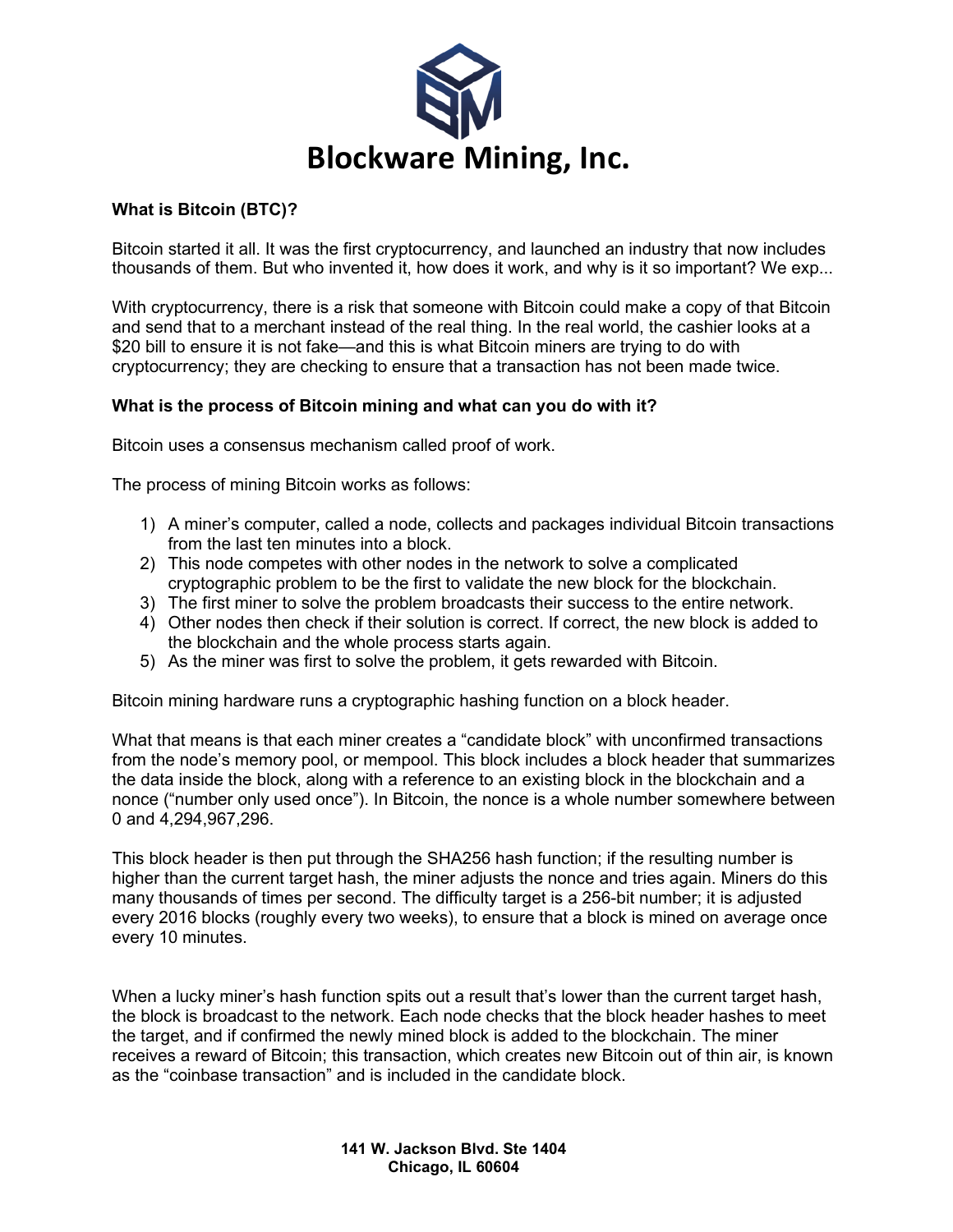

These rewards serve to incentivize participation and keep things running smoothly.

The rate at which coins are issued is set by the mining code, ensuring that the time it takes for a miner to win a block is always approximately 10 minutes. This is to protect the system and prevent miners from creating their own Bitcoin.

Every time Bitcoin is mined, the cryptographic problem becomes harder to solve, meaning that miners will require a higher hash rate to succeed in earning block rewards. This means that more computing power is needed to earn the same amount of cryptocurrency.

The first Bitcoin miners used their computers' CPUs to complete the cryptographic problems. Soon, miners discovered that graphics processing units (GPUs) were more effective than CPUs, sparking an arms race in mining hardware. Now, Bitcoin miners use dedicated hardware known as ASIC (application-specific integrated circuit) miners.

Solving cryptographic problems is necessary to protect the Bitcoin network from attacks. To reverse transactions in the blockchain would require 51% of the whole network's computing power. This ensures that any attack is difficult and pointless as an attacker would have to own more mining hardware than anyone else.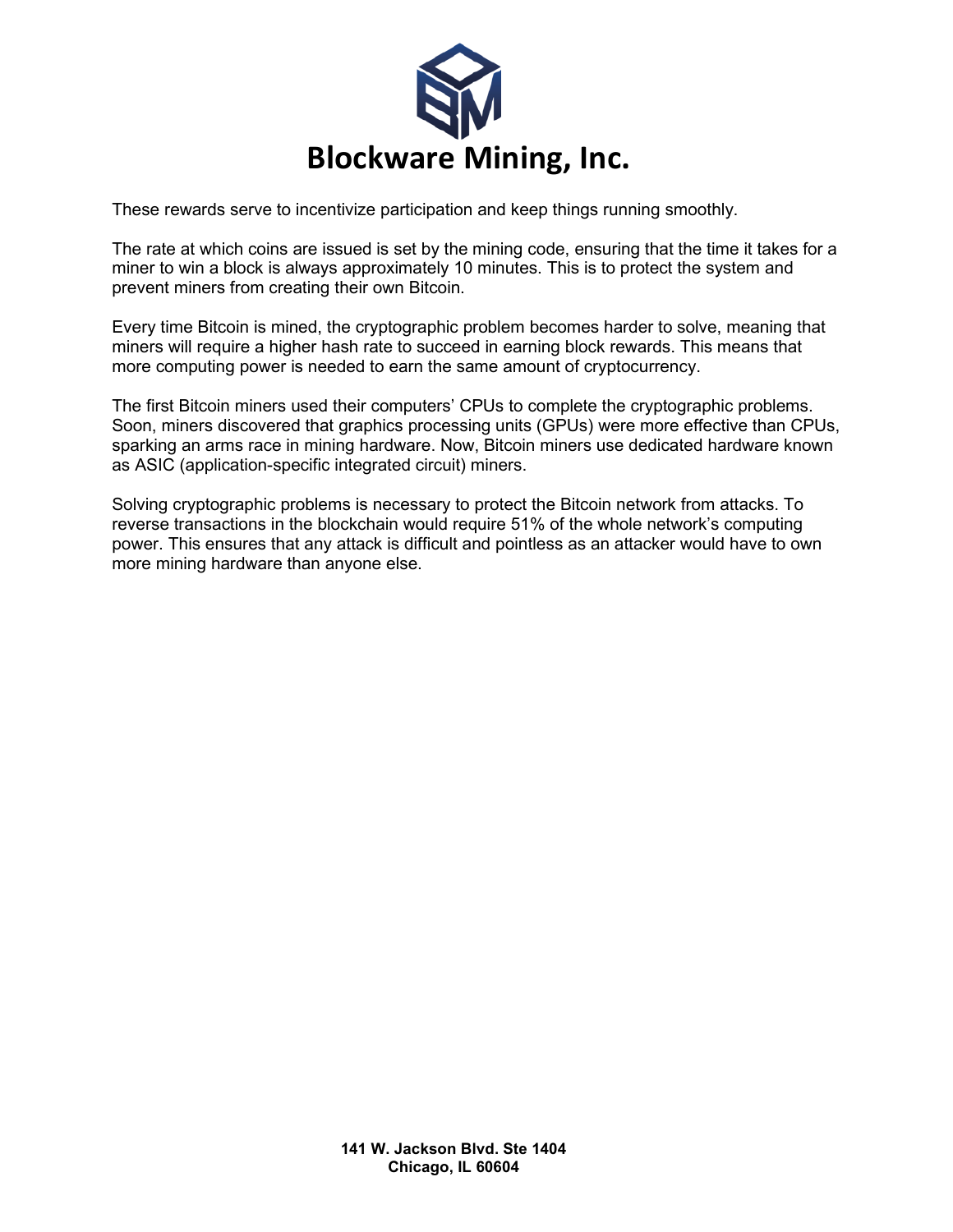

# ARTICLES BITCOIN MINING

### **New York and Texas are winning the war to attract bitcoin miners - October 9, 2021**

A war is brewing among states to attract bitcoin miners, and new data shows that a whole lot of them are headed to New York, Kentucky, Georgia, and Texas.

Within the U.S., 19.9% of bitcoin's hashrate – that is, the collective computing power of miners – is in New York, 18.7% in Kentucky, 17.3% is in Georgia, and 14% in Texas, according to Foundry USA, which is the biggest mining pool in North America and the fifth-largest globally.

A mining pool lets a single miner combine its hashing power with thousands of other miners all over the world, and there are dozens from which to choose.

"This is the first time we've actually had state-level insight on where miners are, unless you wanted to go cobble through all the public filings and try to figure it out that way," said Nic Carter, co-founder of Castle Island Ventures, who presented Foundry's data at the Texas Blockchain Summit in Austin on Friday. "This is a much more efficient way of figuring out where mining occurs in America."

But as Carter points out, the Foundry dataset does not account for all of the U.S. mining hashrate, since not all U.S.-based mining farms enlist the services of this pool. Riot Blockchain, for example, is one of the largest publicly-traded mining companies in America, with a huge presence in Texas. They don't use Foundry, so their hashrate is not accounted for in this dataset – which is part of the reason why Texas' mining presence is understated.

Though the dataset only captures a portion of the country's domestic mining market, it does point to nationwide trends that are reshaping the debate around bitcoin's carbon footprint.

Many of the states ranking the highest are epicenters of renewable energy, a fact which has already begun to recast the narrative among skeptics that bitcoin is bad for the environment.

While Carter acknowledges that U.S. mining isn't wholly renewable, he does say that miners here are much better about selecting renewables and buying offsets.

"The migration is definitely a net positive overall," he said. "Hashrate moving to the U.S. will mean much lower carbon intensity."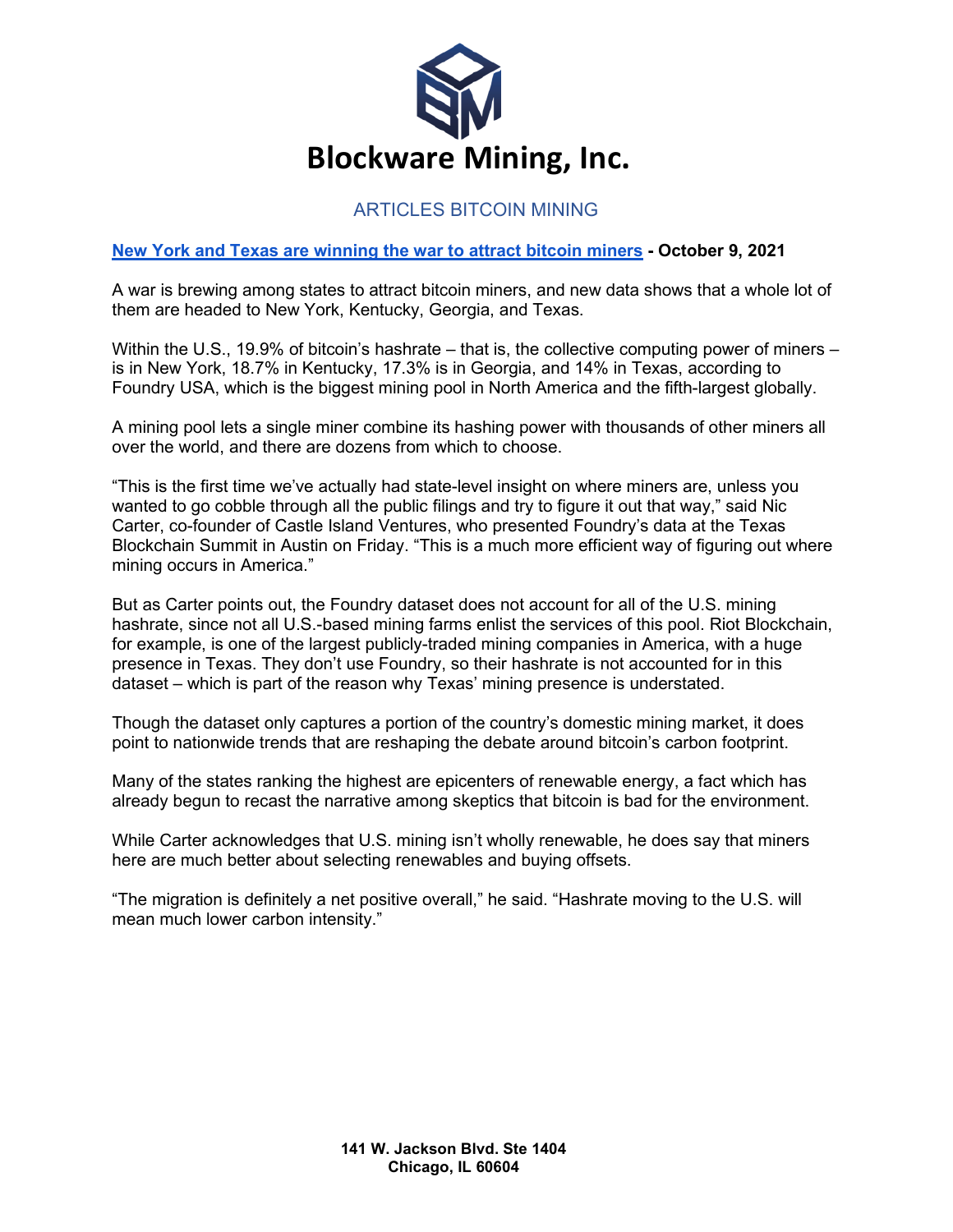



U.S. hashrate share by state at Foundry USA Pool

### **Where did all the miners go**

When Beijing decided to kick out all its crypto miners this spring, about half of the bitcoin network went dark practically overnight. While the network itself didn't skip a beat, the incident did set off the biggest migration of bitcoin miners ever seen.

The Foundry dataset shows the largest bitcoin mining operations are in some of the states with the most sources of renewable energy – a game changer for the debate around bitcoin's environmental impact.

Because miners at scale compete in a low-margin industry, where their only variable cost is typically energy, they are incentivized to migrate to the world's cheapest sources of power – which also tend to be renewable.

Take New York, which leads Foundry's ranking. A third of its in-state generation comes from renewables, according to the latest available data from the U.S. Energy Information Administration.

New York counts its nuclear power plants toward its 100% carbon free electricity goal, and critically, New York produces more hydroelectric power than any other state east of the Rocky Mountains. It was the third-largest producer of hydroelectricity in the nation, as well.

New York's chilly climate – plus its previously abandoned industrial infrastructure ripe for repurposing – have also made it an ideal spot for bitcoin mining.

> **141 W. Jackson Blvd. Ste 1404 Chicago, IL 60604**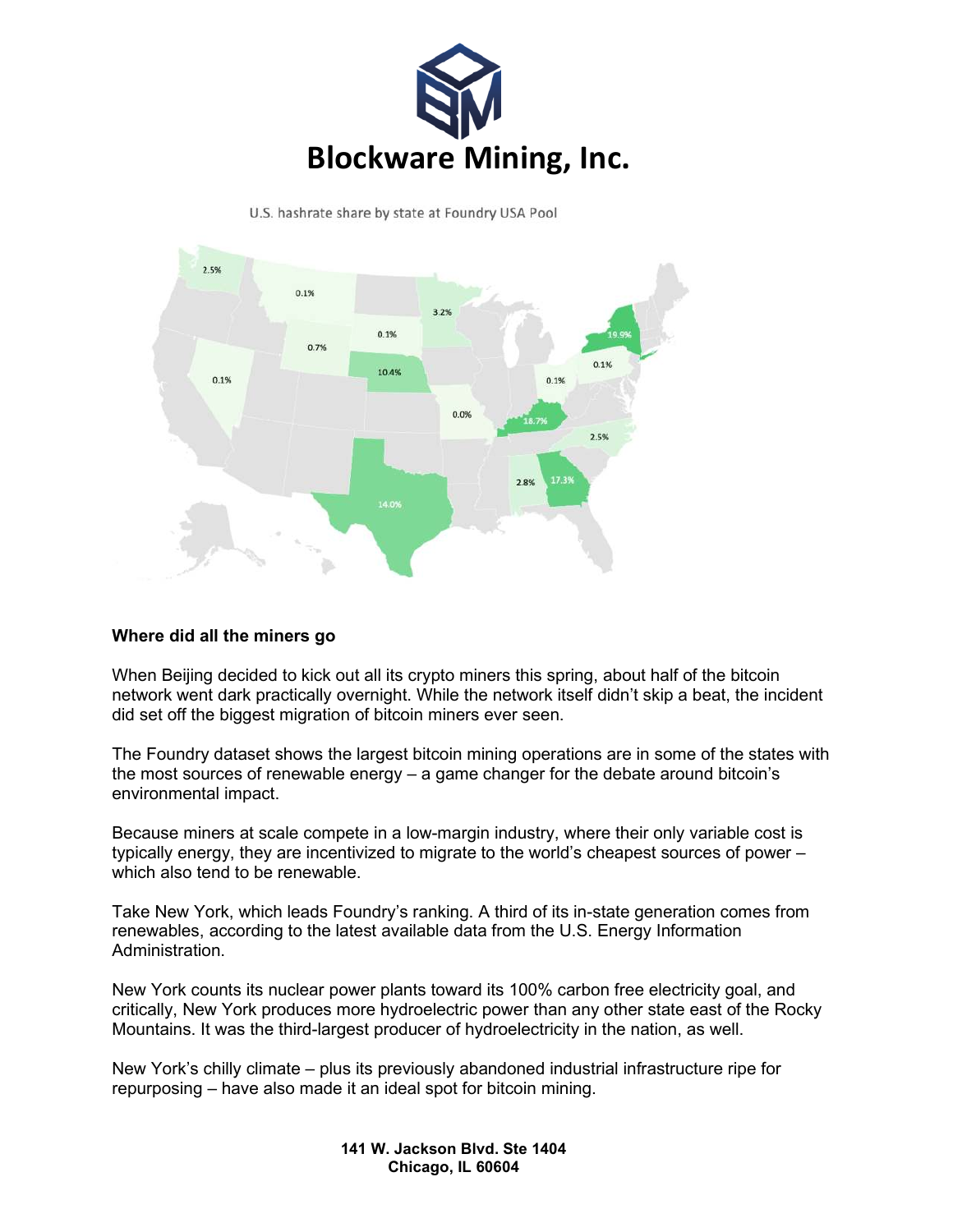

Crypto mining company Coinmint, for example, operates facilities in New York, including one in a former Alcoa Aluminum smelter in Massena, which taps into the area's abundant wind power, plus the cheap electricity produced from the dams that line the St. Lawrence River. The Massena site, at 435 megawatts of transformer capacity, is billed as one of – if not the – largest bitcoin mining facility in the U.S.

New York was weighing legislation this year to ban bitcoin mining for three years so it could run an environmental assessment to gauge its greenhouse gas emissions. Lawmakers have since largely walked it back.

"Bitcoin mining in New York is actually very low in carbon intensity, given its hydro power, and, as a consequence, if New York were to ban bitcoin in-state, it would probably raise the carbon intensity of the bitcoin network overall," said Carter. "It would be the complete opposite of what they wanted."

Other states capturing a large share of America's bitcoin mining industry include Kentucky and Georgia.

Beyond the fact that Kentucky's governor is friendly to the industry, having just passed a law this year that grants certain tax exemptions to crypto mining operations, the state is also known for its hydroelectric and wind power.

Connecting rigs to otherwise stranded energy, like natural gas wells, is another power source. Although coal is also a big player in the energy mix, many mining operations there gravitate to renewables.

#### **And then there's Texas**

Texas may rank fourth according to Foundry's data set, but many experts believe there is no question that it is the leading jurisdiction for miners right now.

Some of the biggest names in bitcoin mining have set up shop in Texas, including Riot Blockchain, which has a 100-acre site in Rockdale, and Chinese miner Bitdeer, which is right down the road.

Orders for new ASICs – the specialty gear used to mint new bitcoin – show that tens of thousands more machines are due to be delivered in Texas, according to The Block Crypto.

The appeal of Texas comes down to a few big fundamentals: Crypto-friendly lawmakers, a deregulated power grid with real-time spot pricing, and perhaps most importantly, access to significant excess energy which is renewable, as well as stranded or flared natural gas.

The regulatory red carpet being rolled out for miners also makes the industry very predictable, according to Alex Brammer of Luxor Mining, a cryptocurrency pool built for advanced miners.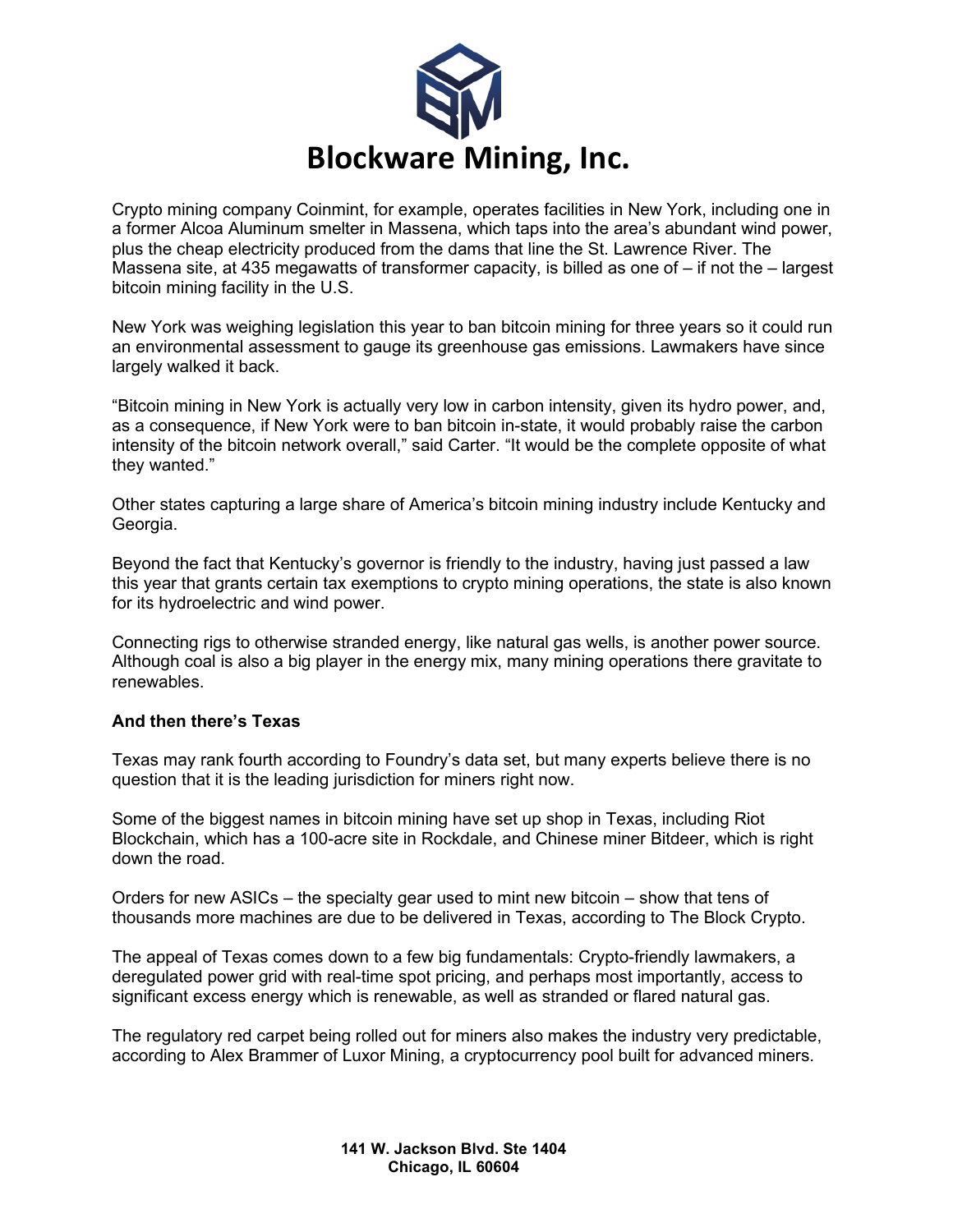

"It is a very attractive environment for miners to deploy large amounts of capital in," he said. "The sheer number of land deals and power purchase agreements that are in various stages of negotiation is enormous."

Some miners plug straight into the grid in order to power their rigs. ERCOT, the organization that operates Texas' grid, has the cheapest utility-scale solar in the nation at 2.8 cents per kilowatt hour. The grid is also rapidly adding wind and solar power.

"You just can't beat the cost of power in West Texas, and when you couple that with a skilled power management company that can manage your demand response programs, it's almost unbeatable anywhere else in the world," continued Brammer.

Deregulated grids tend to have the best economics for miners, because they can buy spot energy.

"They can participate in economic dispatch, which means that they stop buying electricity when prices get high, so you have far more flexibility if you are active in the spot markets," explained Carter.

Another major energy trend in the bitcoin mining business in Texas is using "stranded" natural gas to power rigs, which both reduces greenhouse gas emissions and makes money for the gas providers, as well as the miners.

Carter says that if this is fully exploited, flared gas in Texas alone could power 34% of the bitcoin network today – which would make Texas not only the clear leader in bitcoin mining in the U.S., but in the world.

**###**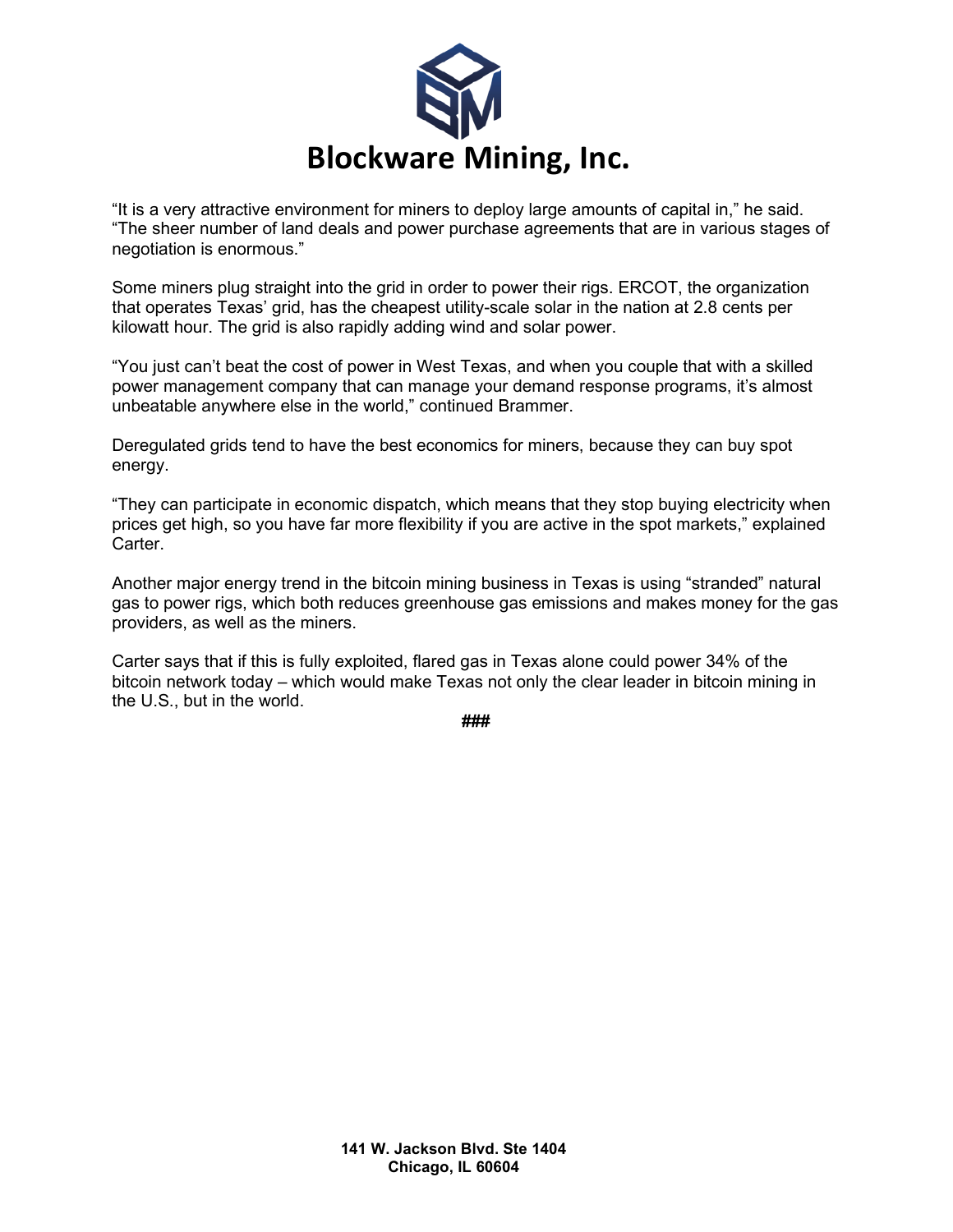

## **This map shows the best states for bitcoin mining - September 30, 2021**

2021 has been a great year for bitcoin mining in America as new talent — and equipment flood the market, but some states are definitely more appealing destinations than others.

The latest data from the Global Energy Institute shows the average price of electricity is lowest in states including Texas and Washington, which certainly jibes with the fact that both states are increasingly hot destinations for minting new digital coins.

While the cost of power isn't everything when deciding where to set up shop, it sure goes a long way.

Miners at scale compete in a low-margin industry, where their only variable cost typically is energy, so they are incentivized to migrate to the world's cheapest sources of power.

In California and Connecticut you will pay anywhere from 18 to 19 cents per kilowatt hour, whereas in Texas, Wyoming, Washington, and Kentucky, you will pay less than half that, according to the Global Energy Institute, which puts out an annual electricity price map of the country, using the most recent full year of data available from the U.S. Energy Information Administration.

The institute does warn, however, that "while the energy mix available within a state will play a large role in state electricity prices, energy-limiting policies in some states act to artificially elevate prices, making the price of electricity much higher for consumers and businesses."

Ultimately, what bitcoin miners care about most is finding low-cost sources of electricity.

This is part of why the U.S. proves especially appealing to prospective miners, given the country is home to some of the cheapest sources of energy on the planet, many of which tend to be renewable.

Fred Thiel, CEO of cryptocurrency mining specialist Marathon Digital Holdings, expects most new miners relocating to North America to be powered by renewables, or gas that is offset by renewable energy credits.

"Mining is price sensitive, so as to seek out the lowest-cost power and the lowest-cost power tends to be renewable because if you're burning fossil fuels ... it has extraction, refinement and transport costs," Blockstream CEO Adam Back said.

Washington state is a mecca for hydropowered mining farms, while Texas' share of renewables is growing over time, with 20% of its power coming from wind as of 2019.

Electricity costs, however, aren't everything. Friendly policymakers and sufficient infrastructure are also key factors.

Take Texas.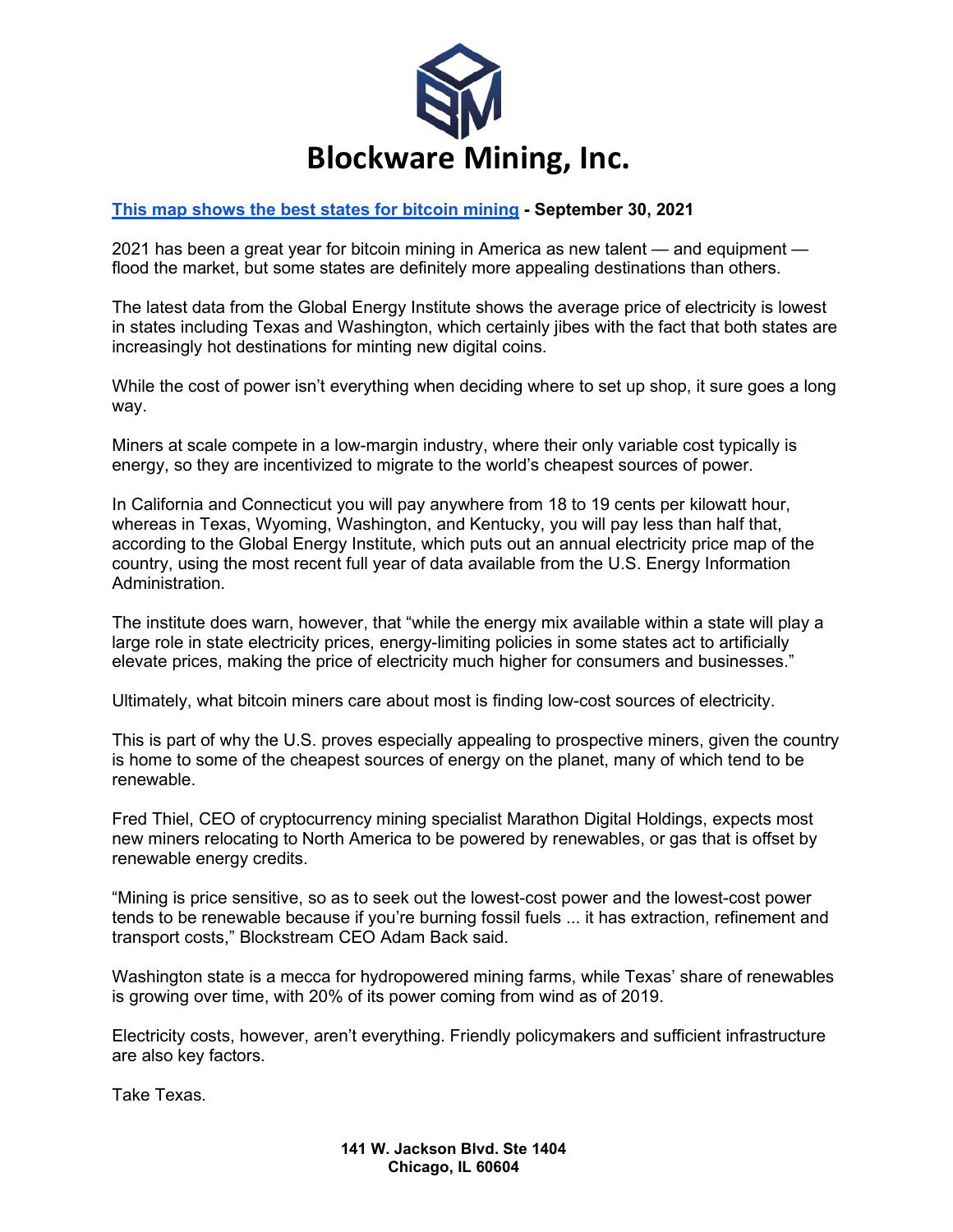

It has a deregulated power grid that lets customers choose between power providers, and crucially, its political leaders are pro-crypto — dream conditions for a miner looking for a kind welcome and cheap energy sources.

"You are going to see a dramatic shift over the next few months," said bitcoin mining engineer Brandon Arvanaghi. "We have governors like Greg Abbott in Texas who are promoting mining. It is going to become a real industry in the United States, which is going to be incredible."

The U.S. has also spent years investing in cryptomining infrastructure, long before it was popular.

When bitcoin crashed in late 2017 and the wider market entered a multiyear cryptocurrency winter, there wasn't much demand for big bitcoin farms. U.S. mining operators saw their opening and jumped at the chance to deploy cheap money to build up the mining ecosystem in the States.

"The large, publicly traded miners were able to raise capital to go make big purchases," said Mike Colyer, CEO of digital currency company Foundry, which helped bring over \$300 million of mining equipment into North America.

Companies like North American cryptomining operator Core Scientific kept building hosting space all through the depths of the period so that they had the capacity to plug in new gear, according to Colyer. Core, which has operations in North Dakota, North Carolina, Georgia, and Kentucky, is one of the largest providers of blockchain infrastructure and hosting in North America.

**###**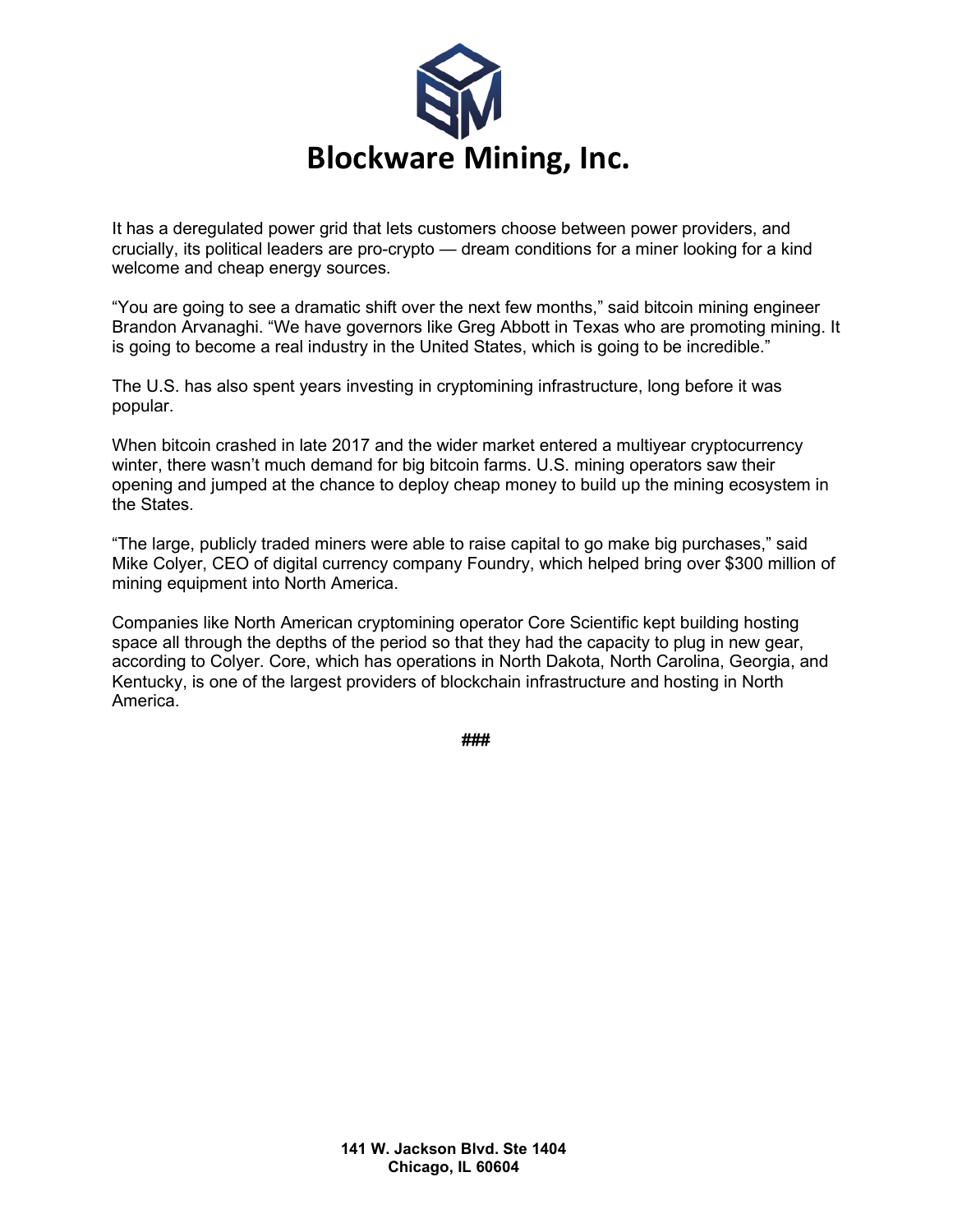

## **How the U.S. became the world's new bitcoin mining hub - July 17, 2021**

Well before China decided to kick out all of its bitcoin miners, they were already leaving in droves, and new data from Cambridge University shows they were likely headed to the United States.

The U.S. has fast become the new darling of the bitcoin mining world. It is the second-biggest mining destination on the planet, accounting for nearly 17% of all the world's bitcoin miners as of April 2021. That's a 151% increase from September 2020.

"For the last 18 months, we've had a serious growth of mining infrastructure in the U.S.," said Darin Feinstein, founder of Blockcap and Core Scientific. "We've noticed a massive uptick in mining operations looking to relocate to North America, mostly in the U.S."

This dataset doesn't include the mass mining exodus out of China, which led to half the world's miners dropping offline, and experts tell CNBC that the U.S. share of the mining market is likely even bigger than the numbers indicate.

According to the newly-released Cambridge data, just before the Chinese mining ban began, the country accounted for 46% of the world's total hashrate, an industry term used to describe the collective computing power of the bitcoin network. That's a sharp decline from 75.5% in September 2019, and the percentage is likely much lower given the exodus underway now.

"500,000 formerly Chinese miner rigs are looking for homes in the U.S," said Marathon Digital's Fred Thiel. "If they are deployed, it would mean North America would have closer to 40% of global hashrate by the end of 2022."

The new mining mecca

America's rising dominance is a simple case of luck meeting preparation. The U.S. has quietly been building up its hosting capacity for years.

Before bitcoin miners actually started coming to America, companies across the country made a gamble that eventually, if adequate infrastructure were in place, they would set up shop in the U.S.

That gamble appears to be paying off.

When bitcoin crashed in late 2017 and the wider market entered a multi-year crypto winter, there wasn't much demand for big bitcoin farms. U.S. mining operators saw their opening and jumped at the chance to deploy cheap money to build up the mining ecosystem in the States.

"The large, publicly traded miners were able to raise capital to go make big purchases," said Mike Colyer, CEO of digital currency company Foundry, which helped bring over \$300 million of mining equipment into North America.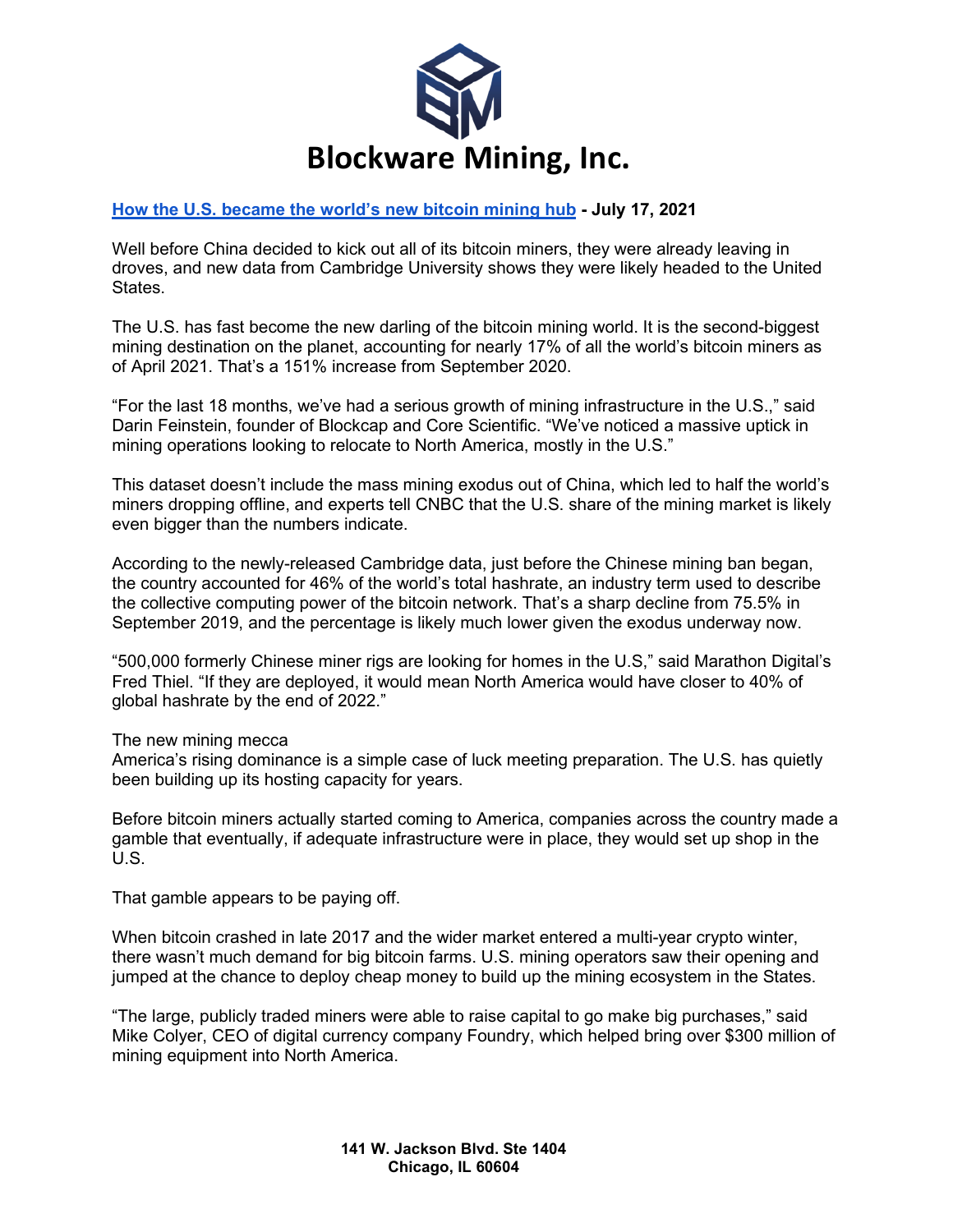

Companies like North American crypto mining operator Core Scientific kept building out hosting space all through the crypto winter, so that they had the capacity to plug in new gear, according to Colyer.

"A majority of the new equipment manufactured from May 2020 through December 2020 was shipped to the U.S. and Canada," he said.

Read more about cryptocurrencies from CNBC Pro Cramer says he will sell half of his ether holdings if regulators approve bitcoin ETFs

Bitcoin could hit \$100,000 in the next couple years, Fidelity Investments says

Billionaire Barry Sternlicht explains why he owns bitcoin and ether

Alex Brammer of Luxor Mining, a cryptocurrency pool built for advanced miners, points out that maturing capital markets and financial instruments around the mining industry also played a big role in the industry's quick ascent in the U.S. Brammer says that many of these American operators were able to start rapidly expanding once they secured financing by leveraging a multi-year track record of profitability and existing capital as collateral.

Covid also played a role.

Though the global pandemic shut down large swaths of the economy, the ensuing stimulus payments that proved a boon for U.S. mining companies.

"All the money printing during the pandemic meant that more capital needed to be deployed," explained bitcoin mining engineer Brandon Arvanaghi.

"People were looking for places to park their cash. The appetite for large-scale investments had never been bigger. A lot of that likely found its way into bitcoin mining operations in places outside of China," continued Arvanaghi.

Making it in America

The seeds of the U.S. migration started back in early 2020, according to Colyer. Prior to Beijing's sudden crackdown, China's mining dominance had already begun to slip.

Part of the appeal is that the U.S. ticks a lot of the boxes for these migrant miners.

"If you're looking to relocate hundreds of millions of dollars of miners out of China, you want to make sure you have geographic, political, and jurisdictional stability. You also want to make sure there are private property right protections for the assets that you are relocating," said Feinstein.

It also helps that the U.S. is also home to some of the cheapest sources of energy on the planet, many of which tend to be renewable. Because miners at scale compete in a low-margin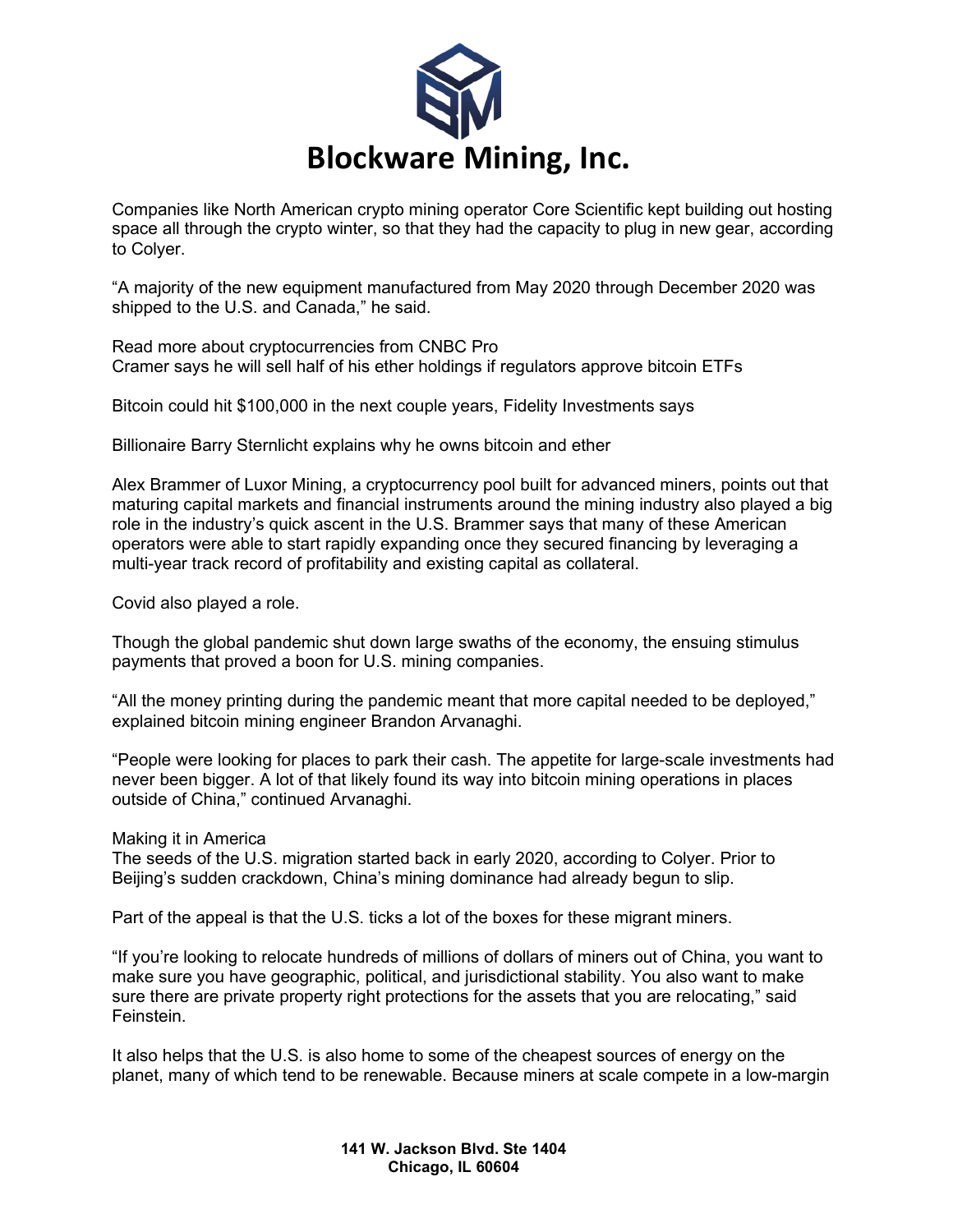

industry, where their only variable cost is typically energy, they are incentivized to migrate to the world's cheapest sources of power.

Thiel expects most new miners relocating to North America to be powered by renewables, or gas that is offset by renewable energy credits.

While Castle Island Ventures founding partner, Nic Carter, points out that U.S. mining isn't wholly renewable, he does say that miners here are much better about selecting renewables and buying offsets.

"The migration is definitely a net positive overall," he said. "Hashrate moving to the U.S., Canada, and Russia will mean much lower carbon intensity."

**###** 

# ADDITIONAL STORIES

After the China upheaval, Bitcoin mining looks like one of the most profitable businesses on the planet | Fortune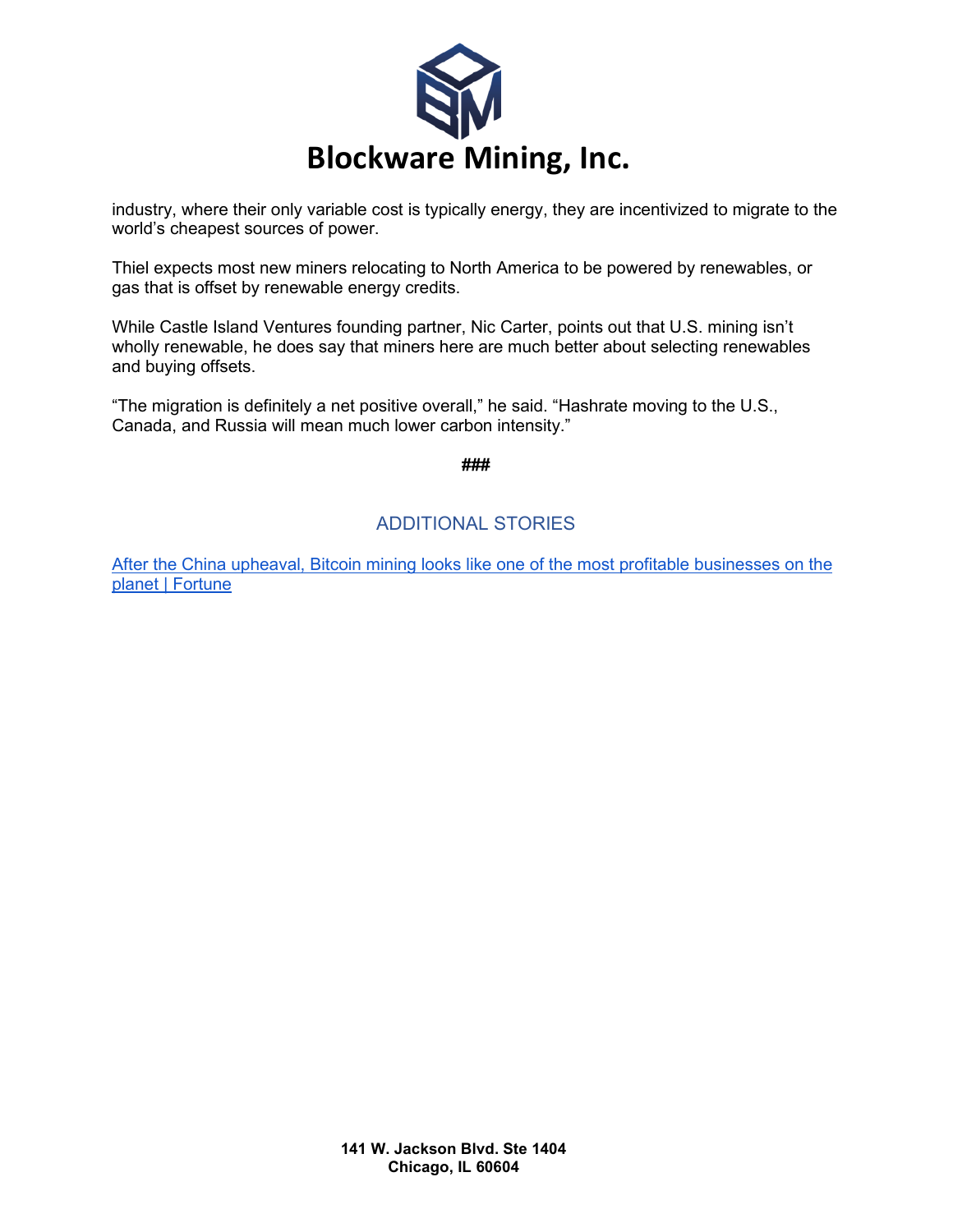

# BITCOIN MINING ORGANIZATIONS

https://www.coincenter.org/

Coin Center is the leading non-profit focused on the policy issues facing cryptocurrencies. We engage in research, educate policymakers, and advocate for sensible regulatory approaches to this technology. (Located in DC)

#### https://bitcoinminingcouncil.com/

The Bitcoin Mining Council is a voluntary and open forum of Bitcoin miners committed to the network and its core principles. We promote transparency, share best practices, and educate the public on the benefits of Bitcoin and Bitcoin mining.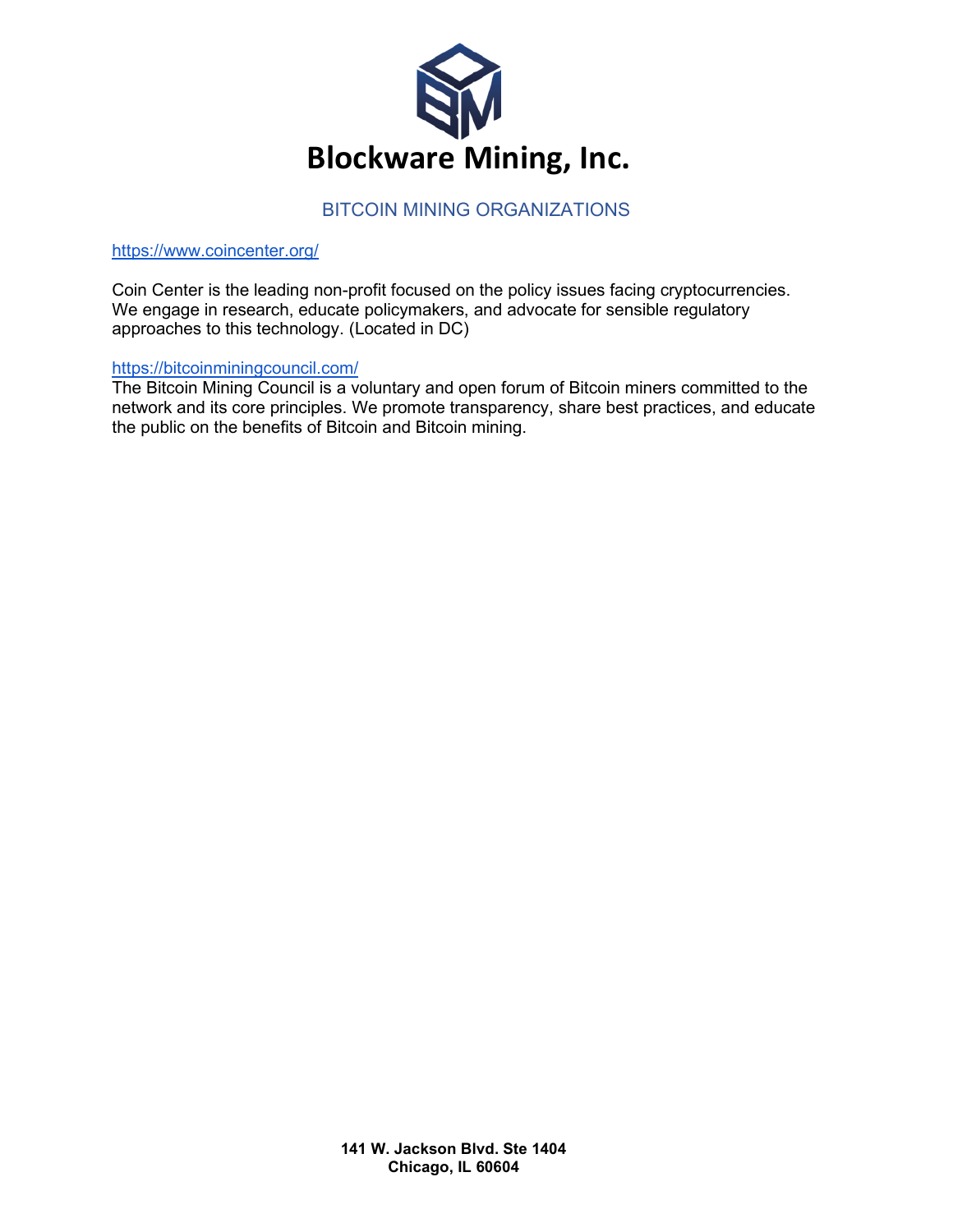

# BITCOIN MINING SUSTAINABILITY REPORT

Bitcoin Mining Council Survey Confirms Sustainable Power Mix *Bitcoin mining electricity mix increased to 56% sustainable in Q2 2021* 

AUSTIN, TEXAS - JULY 1, 2021 -- The Bitcoin Mining Council (BMC), a voluntary global forum of Bitcoin mining companies and other companies in the Bitcoin industry, announced the findings of its first quarterly survey focused on two important metrics: electricity consumption and sustainable power mix.

The BMC revealed that it successfully collected sustainable energy information from over 32 percent of the current global Bitcoin network in its first ever voluntary survey. The results of this survey show that the members of the BMC and participants in the survey are currently utilizing electricity with a 67% sustainable power mix. Based on this data it is estimated that the global mining industry's sustainable electricity mix had grown to approximately 56 percent, during Q2 2021, making it one of the most sustainable industries globally.

Moreover, the publication of this data represents the first quarterly release by the BMC, which was founded in May 2021 with support from some of the largest Bitcoin mining companies in the Bitcoin industry along with MicroStrategy and its CEO, Michael Saylor. In a statement, Mr. Saylor praised the creation of the BMC as an important step to bring more transparency and understanding to the Bitcoin mining industry. He noted that the voluntary submission of Bitcoin mining data by industry participants will help to play an important role in demystifying the Bitcoin mining industry.

"I am pleased to see that the Bitcoin mining industry has come together, voluntarily, to provide critical information to the general public and policymakers, especially as it pertains to clarifying common misconceptions about the nature and scale of Bitcoin energy usage," said Mr. Saylor.

"This survey -- the first quarterly release of many we expect to come -- draws on data from miners around the world. As I've stated before, just because the Bitcoin network is decentralized doesn't mean it has to be disorganized."

Darin Feinstein, founder of Blockcap and Core Scientific, noted that the survey comes at a pivotal moment as the Bitcoin industry sees its mining operations further decentralized as a resultof miners leaving China.

"Despite China shutting down over 60 percent of the global Bitcoin network, the Bitcoin network experienced zero downtime, no bailouts, has registered no bankruptcies and simply adapted by redeploying its infrastructure into regions that have greater freedoms," Mr. Feinstein said. "The network remains as strong as ever, it simply shrugs off adversity and moves forward."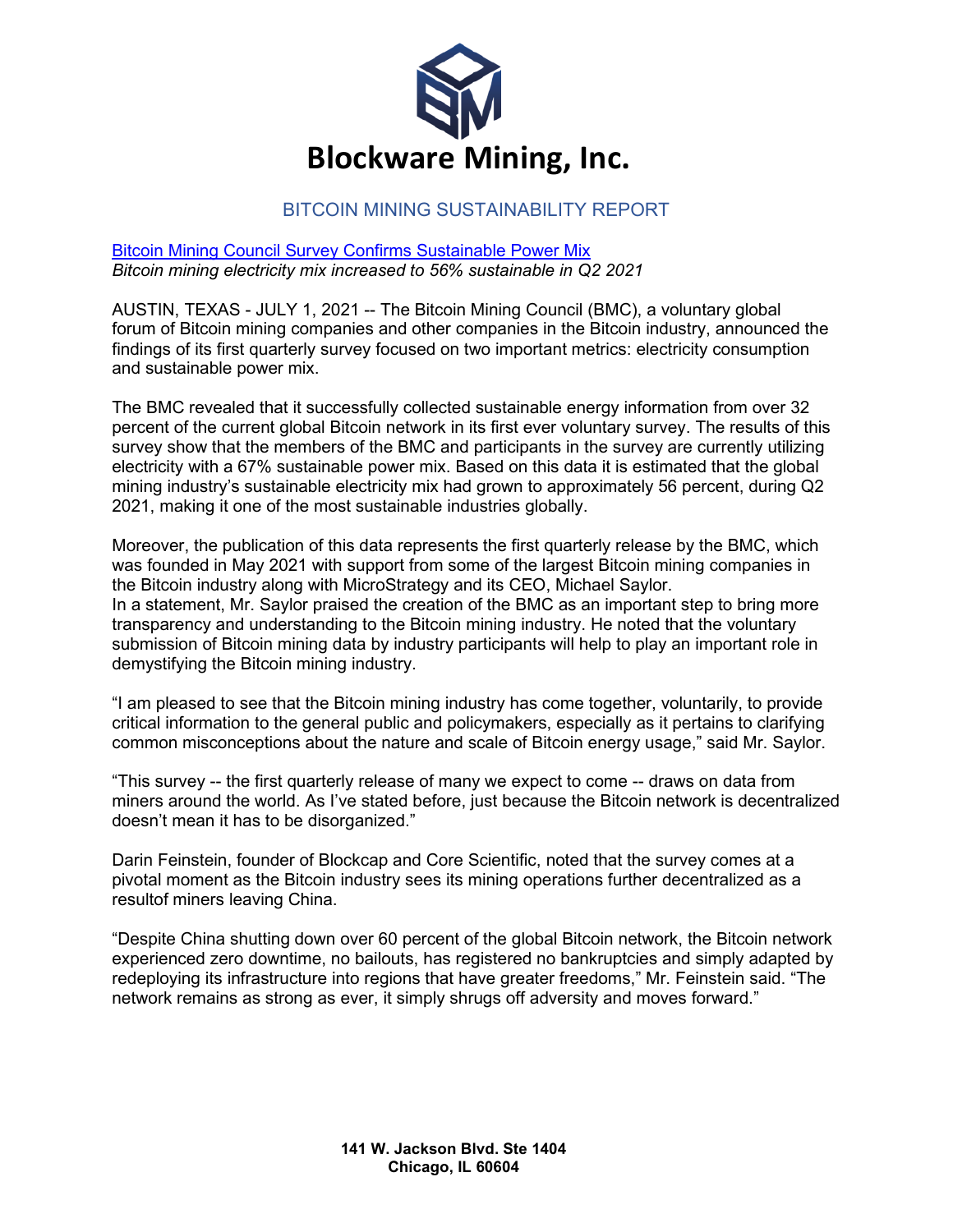

# BLOCKCHAIN HIGHER EDUCATION

### **CUMBERLANDS FIRST IN KENTUCKY TO OFFER BLOCKCHAIN DEGREE - January 28, 2019**

University of the Cumberlands will be the first university in the state – and one of the first in the nation – to offer a graduate degree in blockchain technology. The new Master of Science in Global Business with Blockchain Technology (MS-Blockchain) program is set to begin Summer 2019, and applications are now being accepted.

Blockchain is a digital, distributive ledger which supports bitcoin, ether and bitcoin cash. It is a shared, public ledger of transactions that anyone can impact and no single entity controls. Essentially, it's a spreadsheet in the sky.

To simplify: when someone goes to a store and buys a pack of gum, that person has completed a transaction between themselves and the store. Businesses keep records of all their transactions in order to track their profit, order correct amounts of inventory, recognize any security leaks, and so on. Blockchain is a form of technology that lets companies track all of that more securely and efficiently.

And it is taking the world of transactions by storm.

Blockchain was the No. 1 emerging job in 2018 as evaluated by LinkedIn. A recent survey by PwC discovered that 84 percent of businesses are actively involved with blockchain. Walmart announced in December that it will soon begin requiring produce suppliers to contribute to a blockchain database so the company can pinpoint contamination more rapidly. Major banks and corporations around the world are already exploring the technology's potential. Companies like Amazon, FedEx and UPS which rely on dependable supply chain management and shipping logistics have jumped aboard the blockchain train. And a report by the review site Glassdoor showed that, as of August 2018, U.S. companies had posted 1,775 vacancies in jobs directly related to blockchain technology.

With the combination of the ubiquitous nature of stored information and the associated risks of fraud, the field of blockchain technology can fill a critical need for almost every organization. Businesses' booming need of cutting-edge technology entails the consequent necessity of employees who understand how to use it. Some companies are willing to pay blockchain developers and engineers six-figure salaries.

Currently, only ivy league institutions offer programs devoted to blockchain technology, after which students take an exam to earn a certificate. Cumberlands' program culminates in a master's degree which, to employers, may hold more weight than a certificate earned in only a month or two.

In short, Cumberlands is competing with ivy league schools, offering a degree in something most employers desperately want their workers to understand.